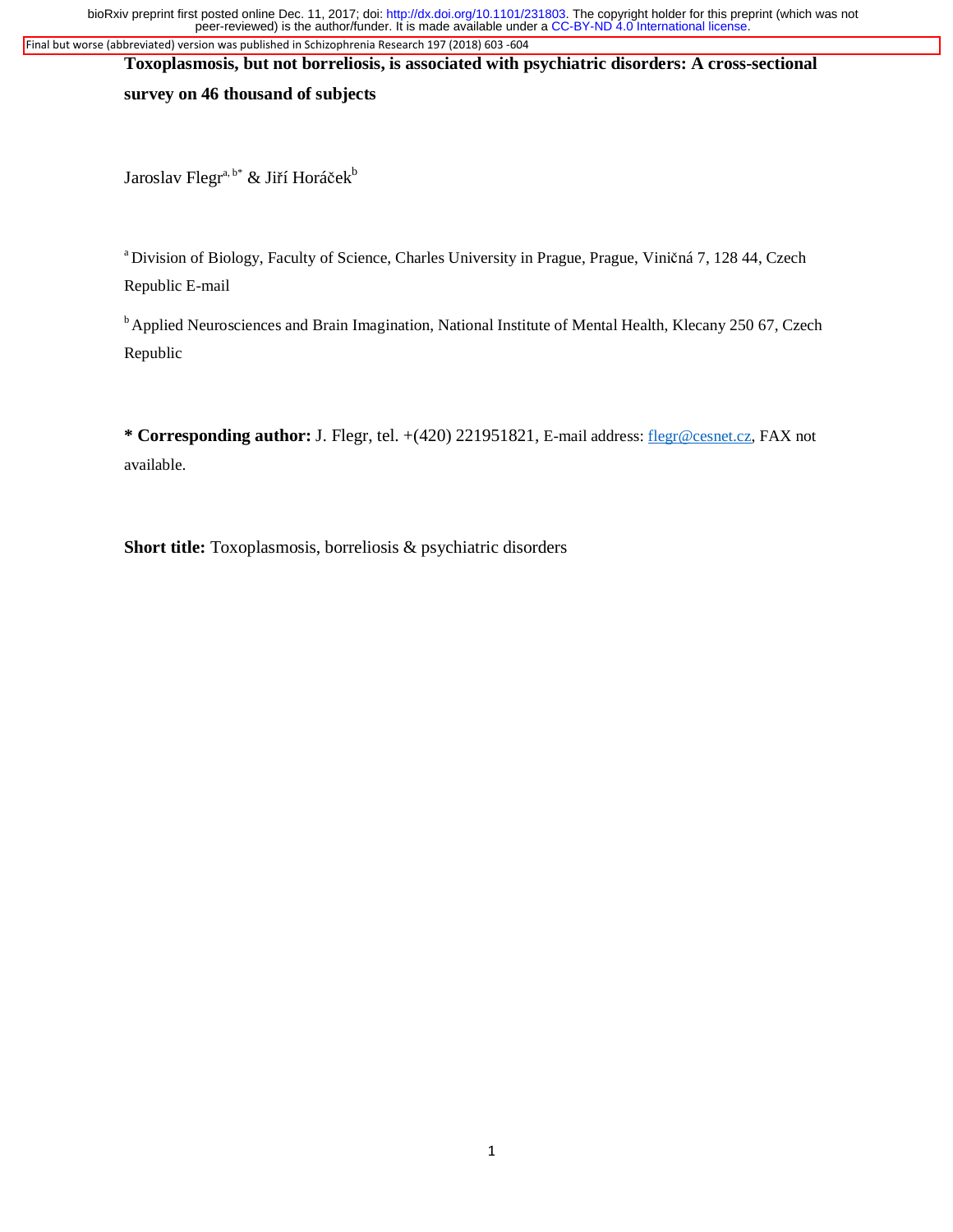# A B S T R A C T

Infection by the parasite *Toxoplasma*, which affects about 33% of world population, is associated with increased risk of several mental health disorders, the most strongly with schizophrenia. It is unknown whether toxoplasmosis really plays a substantial role in the etiopathogenesis of these disorders and whether schizophrenia is associated with this infection the most strongly, or whether this association has just been the most intensively studied for historical reasons. We used the data from 3,440 and 7,800 subjects tested for toxoplasmosis and borreliosis, respectively, who took part in an internet survey, for searching in the associations of these infections with 22 mental health disorders and other indices of impaired mental health. The typical symptom associated with toxoplasmosis was anxiety, and the typical toxoplasmosis-associated disorders were autism (OR=4.86), schizophrenia (OR=3.34), attention deficit hyperactivity disorder (OR=3.02), Asperger syndrome (OR=2.49), antisocial personality disorder (OR=1.81), OCD (OR=1.69), and anxiety disorder (OR=1.57). Borreliosis was associated only with symptoms of depression and with major depression (OR=1.65). The negative effects of borreliosis were detectable only in the *Toxoplasma*-infected subjects. Toxoplasmosis could play a substantial role in the etiopathogenesis of mental health disorders and its association with schizophrenia is the second strongest association, after autism.

**Key words:** Prevalence; risk factors; etiology; *Borrelia*; *Toxoplasma*; infection hypothesis.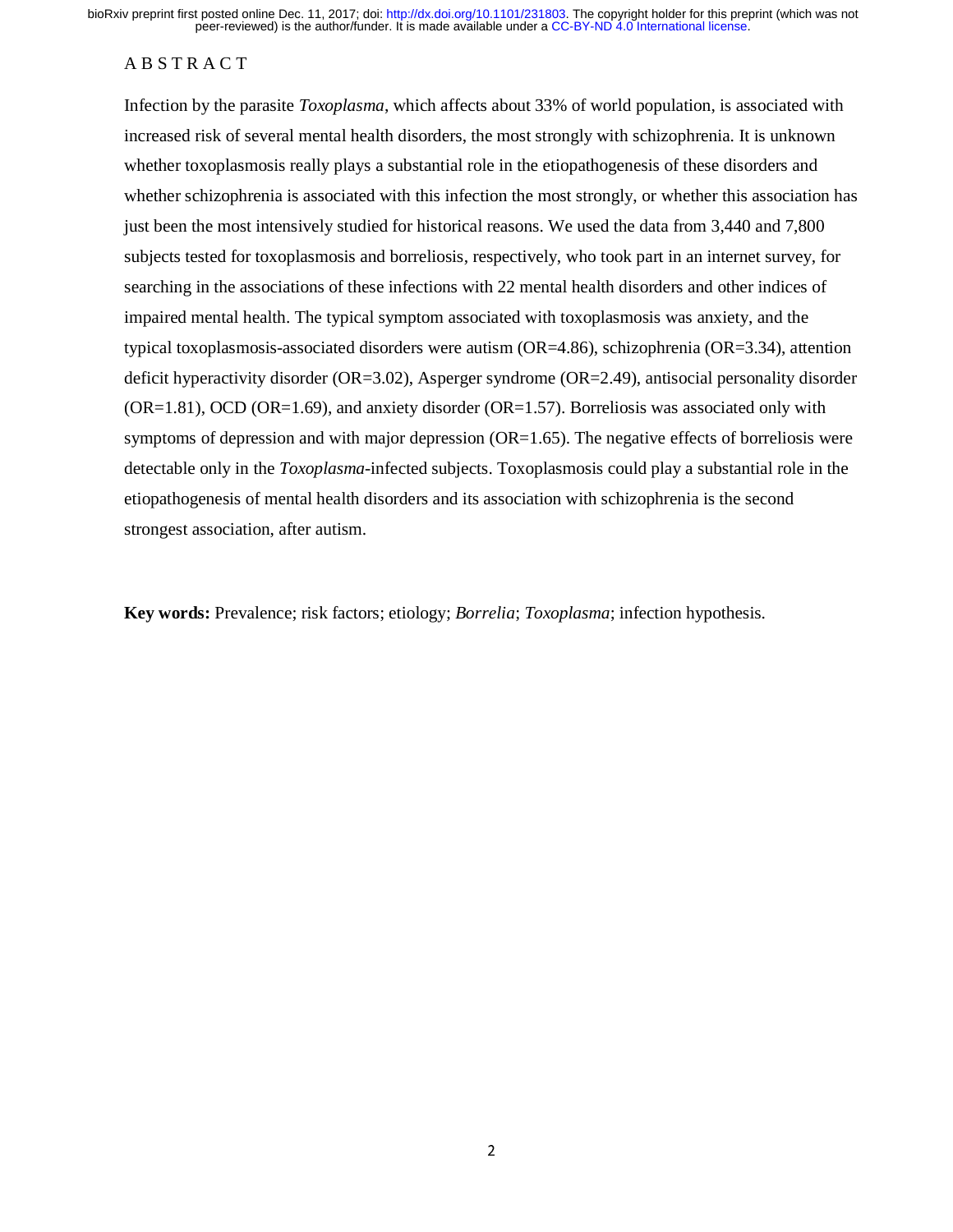### **1. Introduction**

About one third of the world population is infected with the coccidian parasite *Toxoplasma gondii*. The course of postnatally acquired toxoplasmosis in immunocompetent subjects is mild and therefore the socalled latent toxoplasmosis has been mostly considered as clinically insignificant. However, the results of recent studies show that this picture could be wrong. *Toxoplasma*-seropositivity is associated with the increased risk of many disorders (Flegr and Escudero, 2016) and between-country differences in seroprevalence of toxoplasmosis could explain 23% of the total variability in disease burden in European countries (Flegr et al., 2014). The connection between certain mental health disorders, especially schizophrenia and toxoplasmosis, has been confirmed to exist behind any reasonable doubt, for review see (Sutterland et al., 2015; Torrey et al., 2012). Moreover, the causal role of toxoplasmosis in the development of schizophrenia has been confirmed by a longitudinal study (Niebuhr et al., 2007). It has been even documented that the changes in brain morphology that are characteristic for schizophrenia, such as grey matter reduction in frontal and temporal cortices, caudate, median cingulate, and thalamus, are in fact typical for *Toxoplasma*-seropositive schizophrenia patients (Horacek et al., 2012). Congruently, the *Toxoplasma*-seropositive patients express more prominent positive symptoms of schizophrenia (Holub et al., 2013; Wang et al., 2006) and have a 15-times higher probability of having a continuous course of disease than the *Toxoplasma*-free patients (Celik et al., 2015). Far fewer studies have shown the association of toxoplasmosis with other mental health disorders. About ten studies showed the association of toxoplasmosis with bipolar disorder, and less than five with obsessive compulsive disorder, learning disorder, autism, and anxiety disorder; for reviews see (Flegr, 2015a; Sutterland et al., 2015).

*Toxoplasma* is just one of many neurotropic pathogens that infect a large part of the human population in many developed countries. It can therefore be speculated as to whether this particular parasite really plays the prominent role in the etiology of mental health disorders, or whether this parasite is just studied more often, for example in the context of its well established manipulation activity aimed to increase the chance of transmission from the intermediate to definitive host (the cat) by predation (Berdoy et al., 2000; Moore and Gotelli, 1996). The intensive study of the toxoplasmosisschizophrenia association could be just a historical accident as the parasite hypothesis of schizophrenia has been systematically and intensively studied by the teams of Fuller Torrey and Robert Yolken at Stanley Research Institute since early 2000s (Yolken et al., 2001).

To test whether *Toxoplasma gondii* plays a prominent role in the etiology of mental health disorders, we compared the effect of *Toxoplasma*-seropositivity with the effect of *Borrelia*seropositivity. It was documented (Hajek et al., 2002) that *Borrelia*-seropositivity is more prevalent in psychiatric patients (33%) than among matched healthy subjects (19%). Both pathogens have a similar seroprevalence in the Czech population and many inhabitants of Czechia are being tested for the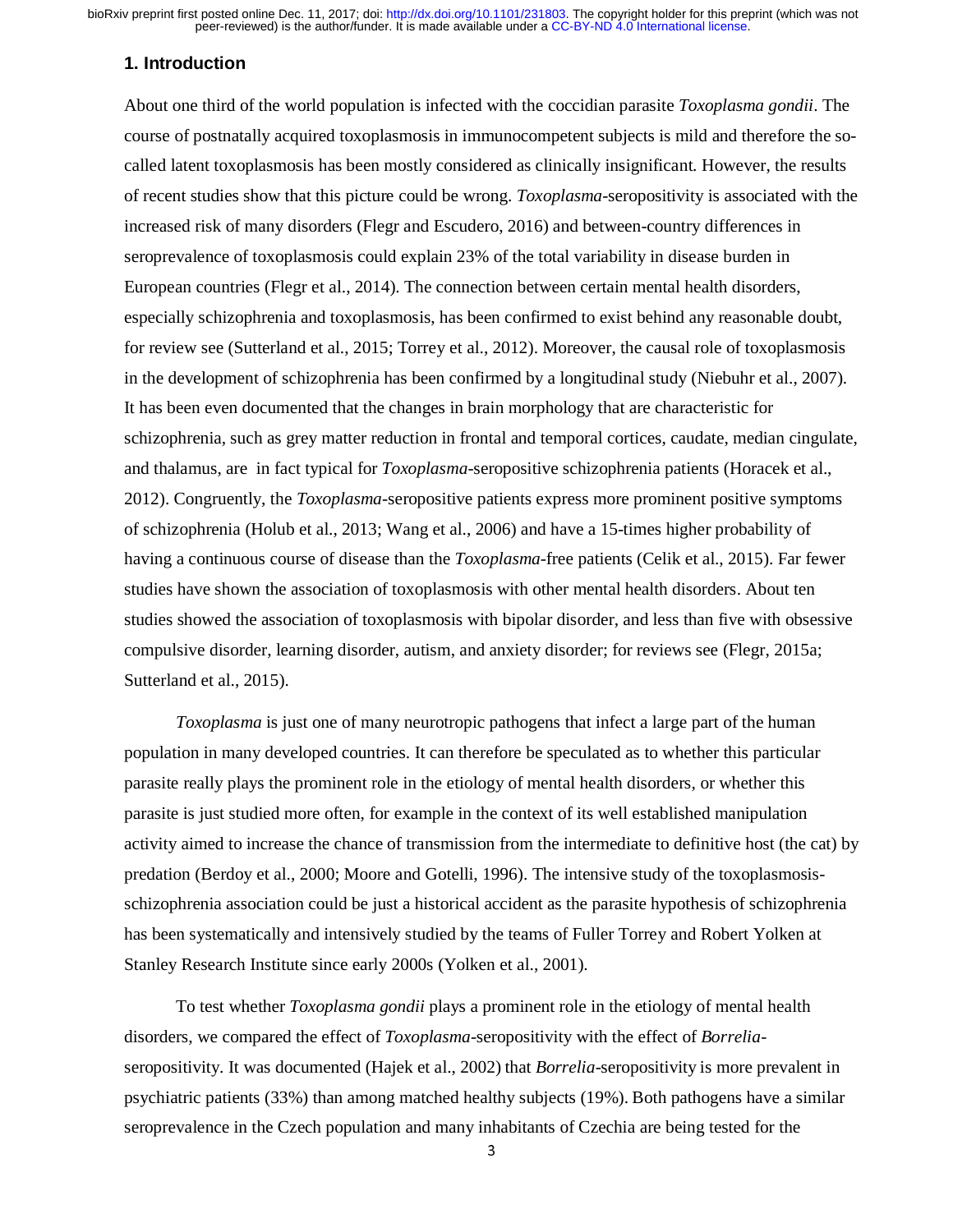presence of the anamnestic antibodies against either the protozoan *Toxoplasma* or the bacterium (spirochete) *Borrelia*.

It is not known, whether the association of *Toxoplasma* with schizophrenia is the strongest or whether it is just most often studied. To address this question, we performed the systematic search for any association between *Toxoplasma* or *Borrelia*-seropositivity and the 22 most prevalent mental health disorders. However, the incidence of certain disorders, e.g. schizophrenia, is relatively low and doing many statistical tests requires performing the rigorous correction for multiple tests. For these reasons, we needed to analyze a very large data set. To this end, we utilized data from a recently obtained, large internet-based cohort designed for evolutionary psychological, psychopathological and parasitological studies that was primarily aimed at searching for possible effects of biological and nonbiological factors on human sexual preference and behavior. This study was very popular in Czechia and the corresponding electronic questionnaire was completed by nearly 50 thousand of subjects (about 0.5 % of all inhabitants of Czechia), many of them tested for either toxoplasmosis or borreliosis.

### **2. Materials and methods**

## *2.1. Study population*

The data was originally collected for the purpose of another study (Flegr and Kuba, 2016). The subjects were invited to participate in the study using a Facebook-based snowball method (Kankova et al., 2015) by advertisements published in various papers and electronic media, as well as TV and radio broadcasting. The invitation to participate in a "study testing certain evolutionary psychological and parasitological hypotheses, containing many questions related to sexual life" was also posted on the wall of the Facebook page "Guinea pigs" ("Pokusní králíci" in Czech) for Czech and Slovak nationals willing to take part in diverse ethological and psychological projects

(www.facebook.com/pokusnikralici). The participants were informed about the aims of the study on the first page of the electronic questionnaire. They were also provided with the following information: "The questionnaire is anonymous and the obtained data will be used exclusively for scientific purposes. Your cooperation in the project is voluntary and you can terminate it at any time by closing this web page. You can also skip any uncomfortable questions; however, the most valuable data is complete data. Only subjects above fifteen years old are allowed to take the questionnaire. If you agree to participate in the research and are above 15, press the "Next" button ". Some pages of the questionnaire contained the Facebook share button. These buttons were pressed by 1,319 participants, which resulted in obtaining data from about 46,000 respondents in total between  $22<sup>nd</sup>$  January 2015 and  $8<sup>th</sup>$  March 2017. The project, including the method of obtaining an electronic consent to participate in the study, was approved by the Ethical committee of the Faculty of Science, Charles University (No. 2015/01).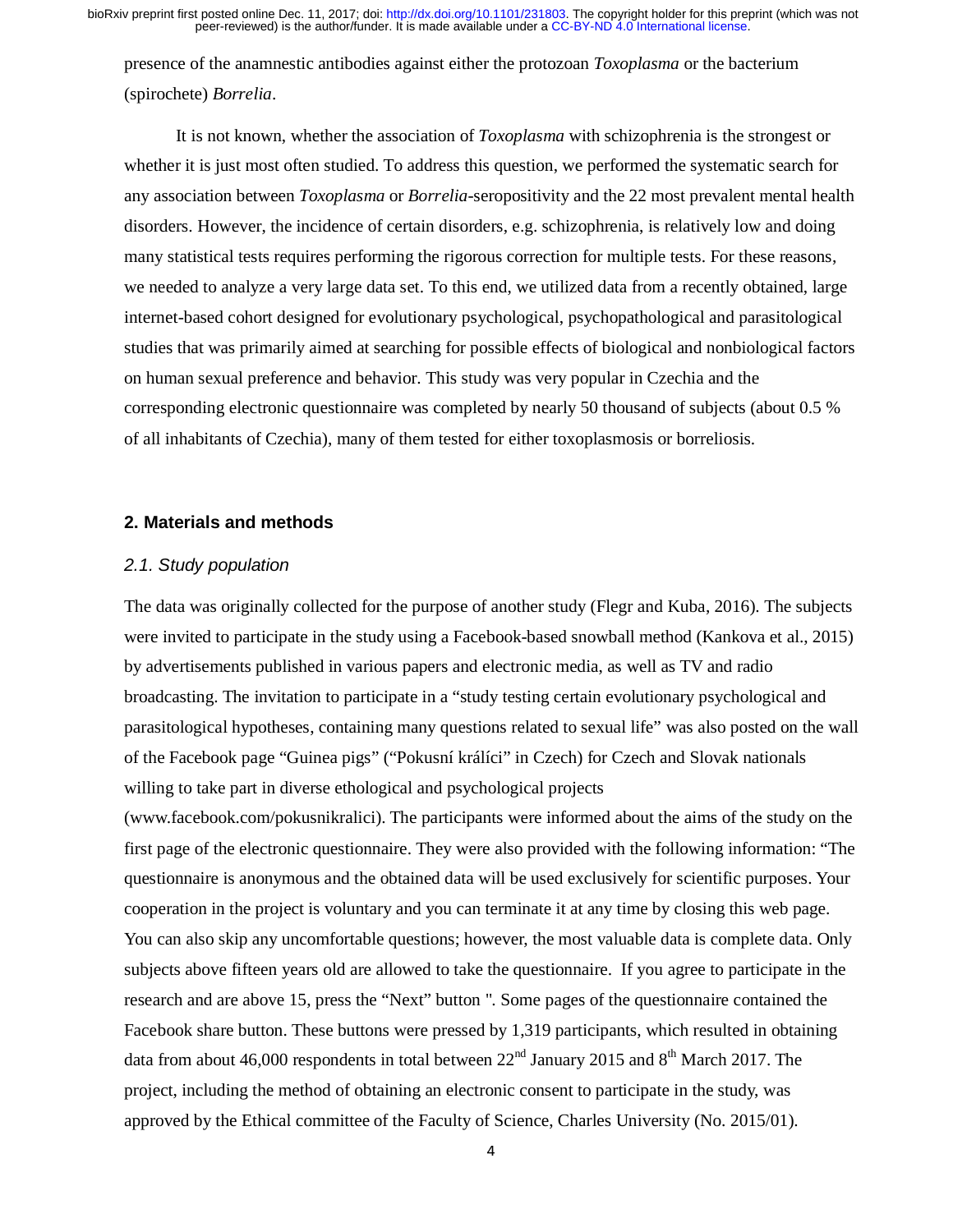## *2.2. Questionnaires*

The primary aim of present project was to test certain hypotheses from the fields of evolutionary psychology, psychopathology, sexology and parasitology. Therefore, the electronic survey consisted of 5 already published questionnaires studying various facets of human sexuality, such as The Hurlbert Index of Sexual Narcissism (Hurlbert, 1994), the Sexual Attitude Scale SOI-R (Penke and 2008), the Three-Domain Disgust Scale (Tybur, 2009), the International Personality Item Pool - Dominance scale (IPIP) (Goldberg, 1999; Goldberg et al., 2006), and the Attraction to sexual aggression scale, (Malamuth and 1989) modified and supplemented with questions to cover a broader spectrum of sexual preferences and sexual behavior. The survey also contained an anamnestic questionnaire collecting various socioeconomic, demographic, health related, epidemiologic, and psychological data and three projective psychological tests. Altogether, the survey consisted of more than 700 questions and the mean time necessary to complete it was about 110 minutes (the mode was 97 minutes). In the present study, we used only the information about gender, age, mental health-related variables and *Toxoplasma* and *Borrelia* infections. The subjects were also asked to rate intensity of any psychiatric problems diagnosed by doctors and undiagnosed by doctors using two graphic 0-100 scales, and then to check which mental health disorders they suffer (both diagnosed and undiagnosed by a clinician) on the list of 24 disorders, see the Table 2. Only two subjects tested for *Toxoplasma* and three tested for *Borrelia* reported to suffer from Parkinson's disease and only two tested for *Toxoplasma* and six tested for *Borrelia* reported to suffer from Alzheimer's disease; therefore the associations between the infections and these two disorders were not analyzed. Then, they were asked to rate the intensity of suffering from particular neuropsychiatric symptoms (depression, mania, phobias, anxiety, and obsessive behavior) by moving sliders on graphic scales 0-100, anchored with Newer (0) and Intensively or frequently (100). The subjects have been also asked whether they are *Toxoplasma*- or *Borrelia*-infected. They were reminded that *Toxoplasma* is ''a parasite of cats, dangerous especially to pregnant women'' and *Borrelia* is "the microbe transmitted by ticks for which no vaccine is available". (People in Czechia are often vaccinated against viral tick-borne encephalitis, however, no commercial vaccine against European strains of *Borrelia* is now available.) The response "I do not know, I am not sure" was set as a default answer which the respondents could change by selecting either "No, I was tested by a doctor and the result of my laboratory tests was negative'' or ''Yes, I was tested by a doctor and I had antibodies against *Toxoplasma* (against *Borrelia*)''. The respondents to our questionnaires had three options: they could complete any questionnaire absolutely anonymously, they could sign the finished questionnaire by a code obtained after the anonymous registration, or they could sign the finished questionnaire by a code obtained after the non-anonymous registration.

## *2.3. Statistical methods*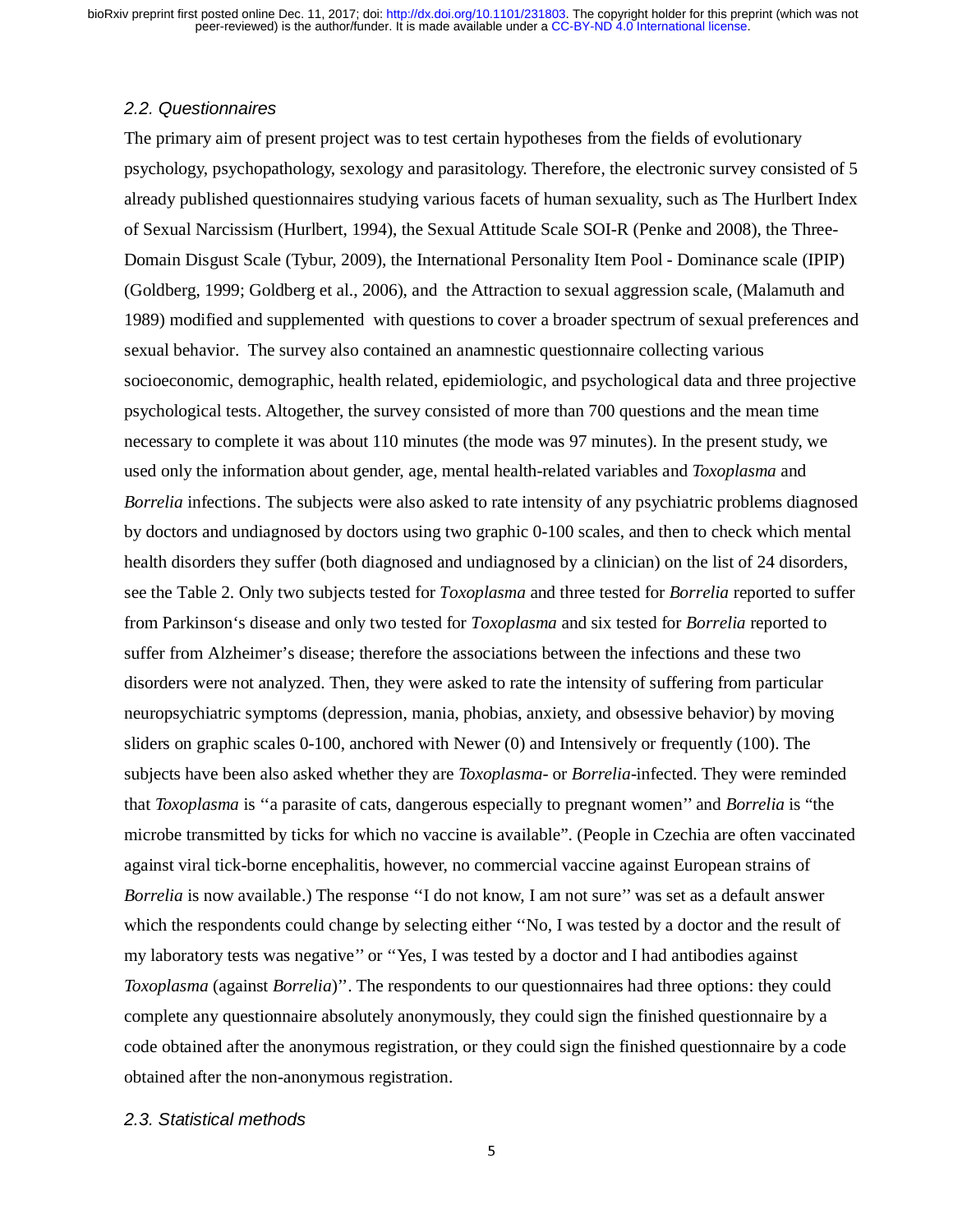Before statistical analysis, less than 1% of suspicious data (too high or too short body height, too low or too high body mass or age, too short duration of the test, etc.) were filtered out. Two subjects were also excluded because they checked nearly all mental health disorders, including Parkinson's and Alzheimer's disease.

Statistica v.10.0. was used for all statistical tests. Differences in the prevalence of particular disorder between men and women have been tested with logistic regression with sex, age and *Toxoplasma* and *Borrelia* seropositivity as the predictors. The effects of infections on continuous or ordinal variables (like intensity of suffering from anxiety or number of different mental health disorders were measured with ANCOVA. However, nonparametric tests (partial Kendall correlation test with age as covariate) provided qualitatively equivalent results (not shown). False discovery rate (preset to 0.20) was controlled with the Benjamini-Hochberg procedure (Benjamini and Hochberg, 1995).

The raw data set is available at: 10.6084/m9.figshare.5593288.

#### **3. Results**

The final data set contained the information by 18,428 women (mean age 31.6,  $SD = 12.1$ ) and 27,458 men (mean age 35.9, SD =13.1); the difference in age between both sexes was significant ( $t_{4584}$ =-35.9, p<0.0005). The information about mental health status provided by 10,956 women (mean age 30.5, SD  $=10.9$ ) and 12,268 men (mean age 34.8, SD  $=12.0$ ); the difference in age between men and women was highly significant ( $t_{23222}$ =-28.5, p<0.0005). Among these subjects, 2,354 women (19.3% seropositive) and 1,361 men (11.1% seropositive) provided the information about their toxoplasmosis status and 3,252 women (23.0% seropositive) and 3 865 men (19.8% seropositive) provided the information about their borreliosis status. Only 71 (2.2%) women and 32 (0.83%) men reported both *Toxoplasma*- and *Borrelia*-seropositivity. The subjects who reported to be *Toxoplasma*-seropositive had a relatively higher probability of reporting also *Borrelia*-seropositivity (women: 33.8% vs 18.7%, Chi<sup>2</sup>=24.20,  $p<0.0005$ ; men: 35.0% vs 9.6%, Chi<sup>2</sup>=84.4,  $p<0.0005$ ). Using logistic regression with toxoplasmosis, female sex, and age as predictors, the data showed that all of these factors had significant effects on the probability of being *Borrelia*-seropositive (toxoplasmosis OR=3.10, p<0.0005; female sex OR=0.56, p<0.0005; age OR $_{range}$ =3.15, p<0.0005).

ANCOVA tests with independent variables of age, sex and either toxoplasmosis or borreliosis showed that *Toxoplasma*-seropositive subjects, especially women, reported more serious problems with depression (p=0.042), and anxiety (p=0.003), while no effect of *Borrelia*-seropositivity was significant. The results of the larger model that included age, sex and both toxoplasmosis and borreliosis as the predictors computed for the subset of 1997 raters reporting the results of the serological test for both toxoplasmosis and borreliosis were more informative, see the table 1 and Fig. 1.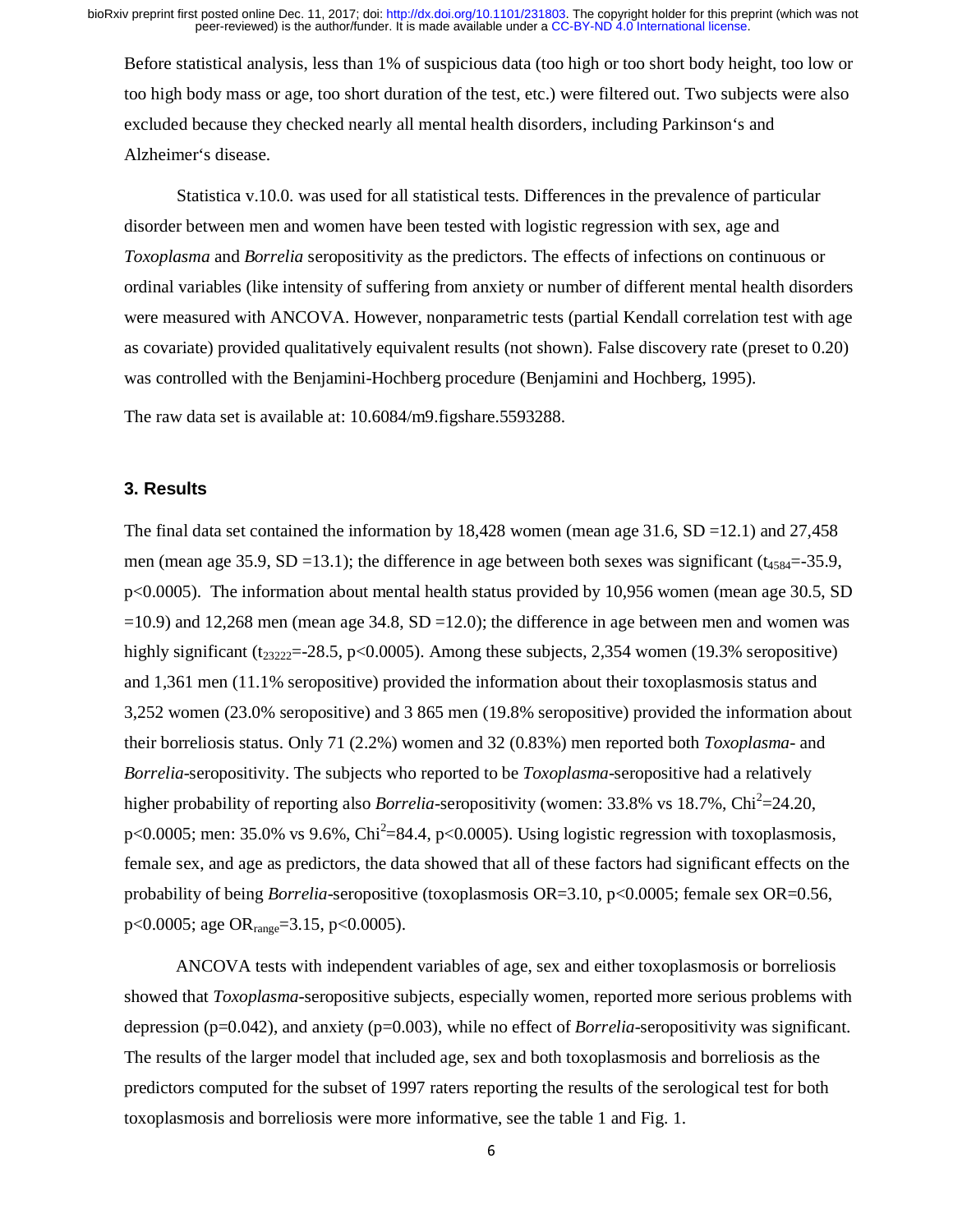|                   | depression |         | mania |         | phobia |         | anxiety |         | obsessions |         |
|-------------------|------------|---------|-------|---------|--------|---------|---------|---------|------------|---------|
|                   | р          | $eta^2$ | p     | $eta^2$ | p      | $eta^2$ | D.      | $eta^2$ | D          | $eta^2$ |
| age               | 0.000      | 0.008   | 0.000 | 0.030   | 0.000  | 0.018   | 0.000   | 0.017   | 0.000      | 0.030   |
| sex               | 0.000      | 0.013   | 0.340 | 0.001   | 0.000  | 0.018   | 0.000   | 0.023   | 0.213      | 0.001   |
| toxoplasmosis     | 0.004      | 0.004   | 0.922 | 0.000   | 0.285  | 0.001   | 0.000   | 0.007   | 0.026      | 0.003   |
| borreliosis       | 0.054      | 0.002   | 0.416 | 0.000   | 0.380  | 0.000   | 0.039   | 0.002   | 0.830      | 0.000   |
| toxopl. x borrel. | 0.136      | 0.001   | 0.903 | 0.000   | 0.355  | 0.001   | 0.080   | 0.002   | 0.865      | 0.000   |

Table 1 Effects of *Toxoplasma*- and *Borrelia*-seropositivity on reported psychiatric symptoms

*The p value < 0.00005 is coded as 0.000; the associations significant after the correction for multiple (five) tests are printed in bold.* 



Fig. 1. Effects of *Toxoplasma*- and *Borrelia*-seropositivity on reported psychiatric symptoms

*The spreads show 95% confidence intervals.* 

After the correction for multiple tests, toxoplasmosis had a significant effect on the intensity of symptoms of depression, anxiety, and obsessions. Borreliosis had a significant effect on anxiety,  $(p =$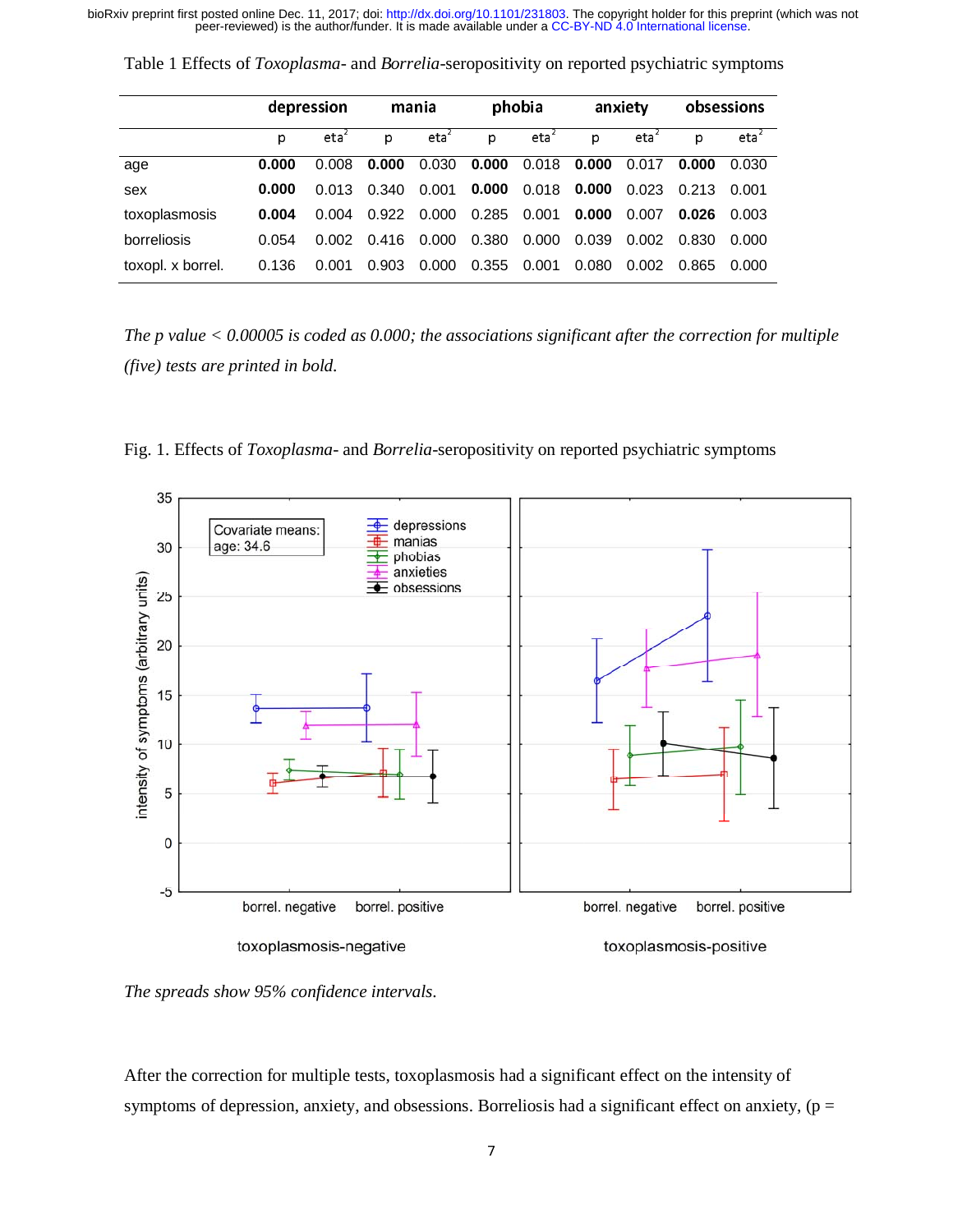0.037) but this finding did not survive correction for multiple tests, and a borderline effect on depression (p=0.054). The Fig. 1 shows that borreliosis was associated with depressive and anxiety symptoms only in *Toxoplasma*-seropositive subjects; formally, however, the effects of the toxoplasmosis-borreliosis interaction on anxiety ( $p=0.080$ ) and depression ( $p=0.136$ ) were not significant.

 ANCOVA analyses with sex, age, and toxoplasmosis as predictors showed that toxoplasmosis positively correlated with the intensity of suffering from diagnosed mental health disorders  $(p=0.001,$  $eta^2$ =0.004), the intensity of suffering from mental health disorders undiagnosed by medical doctors  $(p=0.003, eta<sup>2</sup>=0.003)$ , and with the number of different mental health disorders respondents checked on the list (p<0.0005, eta<sup>2</sup>=0.005). These associations were weaker or absent for borreliosis: the intensity of suffering from diagnosed mental health disorders ( $p=0.005$ , eta<sup>2</sup>=0.001), the intensity of suffering from undiagnosed mental health disorders (p=0.796, eta<sup>2</sup><0.0005), and the number of different mental health problems ( $p=0.121$ , eta<sup>2</sup><0.0005). In the *Toxoplasma*-free subjects, the number of mental health disorders in *Borrelia*-free and *Borrelia*-infected subjects did not differ while in the *Toxoplasma*-infected subjects this number was about two times higher in *Borrelia*-infected subjects (toxoplasmosisborreliosis interaction: p=0.013), see the Fig. 2. The tables 2 and 3 show the association of *Toxoplasma* and *Borrelia* infections with the incidence of particular mental health disorders.





*The spreads show 95% confidence intervals.*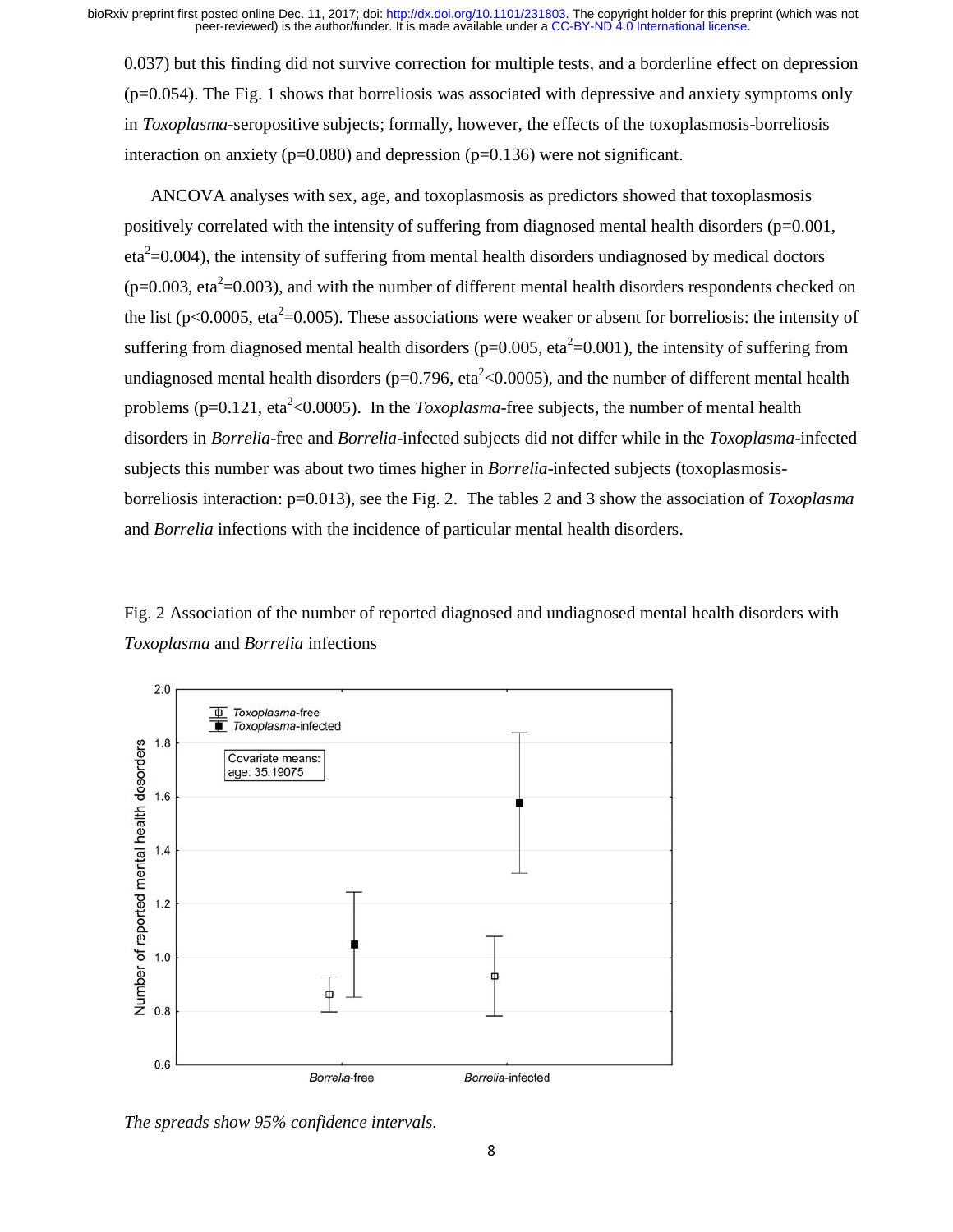Table 2 Incidence of particular mental disorders in *Toxoplasma*-seropositive and *Toxoplasma*seronegative subjects and their association with toxoplasmosis measured with logistic regression

|                                      | <b>ALL</b> |             | <b>WOMEN</b> |         | <b>MEN</b> |             | <b>EFFECT OF TOXOPLASMOSIS</b> |        |  |
|--------------------------------------|------------|-------------|--------------|---------|------------|-------------|--------------------------------|--------|--|
|                                      | Toxo-      | $Toxo+$     | Toxo-        | $Toxo+$ | Toxo-      | Toxo+       | Toxo OR $(\pm CI_{95})$        | Toxo p |  |
| Major depression                     | 8.6%       | 9.3%        | 9.9%         | 10.7%   | 6.7%       | 5.6%        | $1.04(0.76 - 1.42)$            | 0.806  |  |
| Bipolar disorder                     | 3.0%       | 3.1%        | 3.0%         | 4.0%    | 3.1%       | 0.7%        | 1.07 (0.63-1.83)               | 0.801  |  |
| Schizophrenia                        | 0.5%       | 1.5%        | 0.4%         | 1.0%    | 0.8%       | 2.8%        | 3.34 (1.39-8.02)               | 0.007  |  |
| General anxiety disorder             | 11.9%      | 18.3%       | 14.2%        | 20.6%   | 8.5%       | 11.9%       | 1.57(1.22.2.01)                | 0.000  |  |
| Alcohol use disorder                 | 3.1%       | 4.0%        | 1.9%         | 3.7%    | 4.9%       | 4.9%        | 1.49 (0.92-2.42)               | 0.107  |  |
| Gambling                             | 0.6%       | 0.5%        | 0.2%         | 0.5%    | 1.1%       | 0.7%        | 1.17 (0.34-4.06)               | 0.804  |  |
| Drug use disorder                    | 0.9%       | 0.9%        | 0.7%         | 0.3%    | 1.2%       | 2.8%        | $1.20(0.45 - 3.18)$            | 0.712  |  |
| Posttraumatic stress disorder        | 3.5%       | 5.5%        | 4.5%         | 6.0%    | 2.0%       | 4.2%        | $1.47(0.97 - 2.25)$            | 0.072  |  |
| Obsessive compulsive disorder        | 3.9%       | 5.7%        | 3.0%         | 5.0%    | 5.3%       | 7.7%        | 1.69 (1.11-2.56)               | 0.014  |  |
| Panic disorder                       | 3.9%       | 5.7%        | 4.8%         | 7.0%    | 2.6%       | 2.1%        | 1.35 (0.90-2.04)               | 0.151  |  |
| Insomnia primary                     | 4.2%       | 5.3%        | 3.9%         | 6.2%    | 4.7%       | 2.8%        | 1.27 (0.83-1.94)               | 0.264  |  |
| Learning disabilities                | 4.3%       | 5.7%        | 4.2%         | 5.0%    | 4.4%       | 7.7%        | $1.44(0.96 - 2.18)$            | 0.080  |  |
| Borderline person. disorder          | 1.6%       | 2.0%        | 1.6%         | 1.7%    | 1.7%       | 2.8%        | 1.31 (0.67-2.57)               | 0.423  |  |
| Antisocial person. disorder          | 3.0%       | 4.9%        | 2.8%         | 4.0%    | 3.4%       | 7.7%        | 1.81 (1.16-2.84)               | 0.009  |  |
| Attention deficit hyperactivity dis. | 1.9%       | 4.9%        | 1.7%         | 3.7%    | 2.0%       | 8.4%        | 3.02 (1.87-4.89)               | 0.000  |  |
| Phobias                              | 15.0%      | 14.7%       | 18.8%        | 17.6%   | 9.3%       | 6.3%        | $0.91(0.70 - 1.18)$            | 0.485  |  |
| Bulimia, anorexia                    | 1.9%       | 2.2%        | 2.9%         | 3.0%    | 0.3%       | 0.0%        | 1.08 (0.57-2.06)               | 0.805  |  |
| Burn-out syndrome                    |            | 10.3% 10.8% | 9.0%         | 9.9%    |            | 12.2% 13.3% | $1.10(0.82 - 1.49)$            | 0.524  |  |
| Sexual disorder                      | 2.7%       | 2.0%        | 2.0%         | 2.0%    | 3.7%       | 2.1%        | $0.80(0.42 - 1.52)$            | 0.489  |  |
| Asperger syndrome                    | 1.0%       | 2.2%        | 0.8%         | 2.0%    | 1.2%       | 2.8%        | 2.49 (1.24-4.98)               | 0.010  |  |
| Autism                               | 0.3%       | 0.9%        | 0.1%         | 0.3%    | 0.4%       | 2.8%        | 4.86 (1.51-15.63)              | 0.008  |  |
| Other mental disorder                | 5.8%       | 7.3%        | 7.1%         | 8.7%    | 3.8%       | 3.5%        | 1.19 (0.83-1.71)               | 0.352  |  |

*The first six columns show the incidence of disorders in particular subpopulations and the last two columns show Odds Ratio with its 95% CI. and significance (p-level) computed using logistic regression*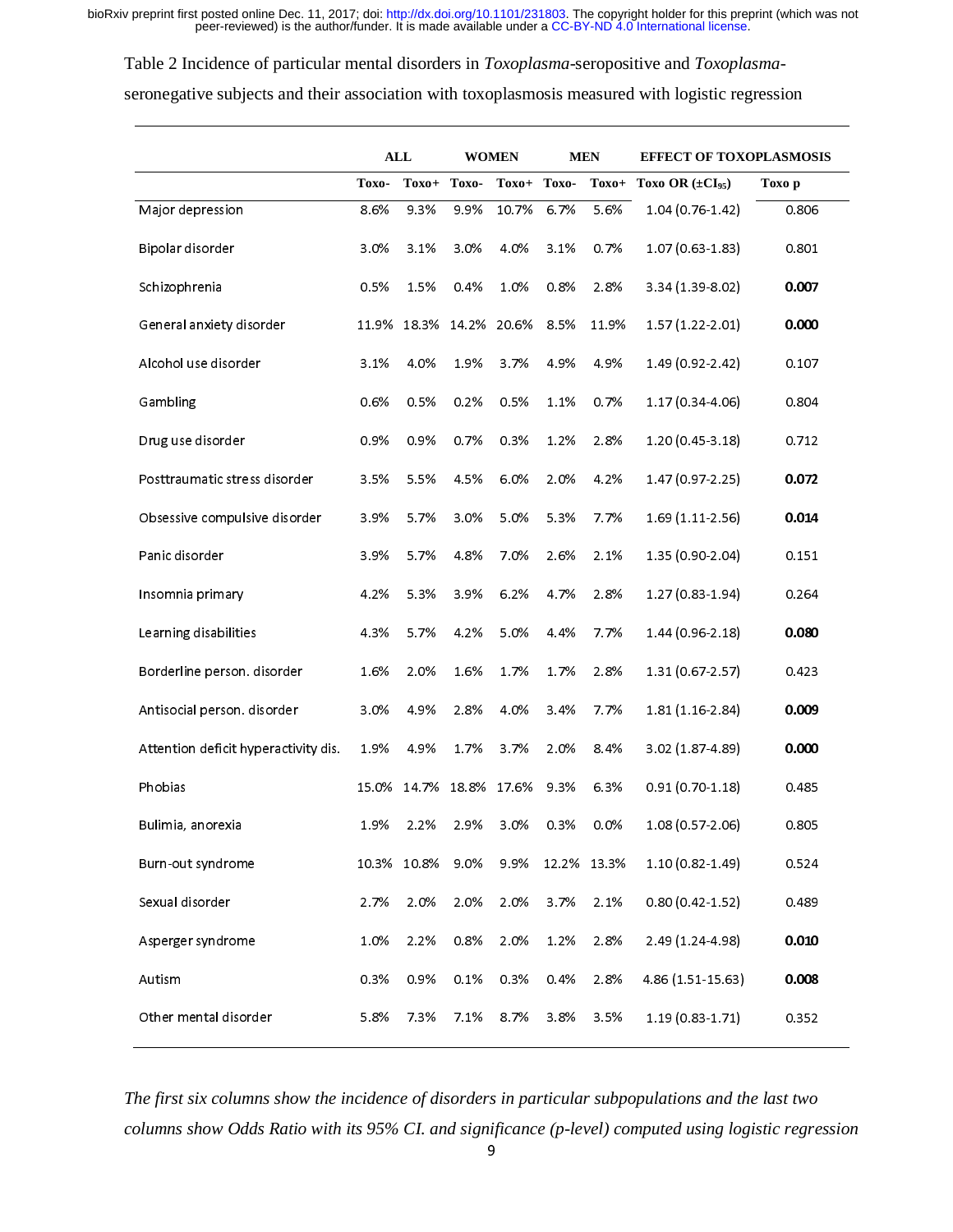*with toxoplasmosis, sex, and age as independent variables. The number of subjects reporting the results of a serological test for toxoplasmosis and providing the information about their mental health disorders was 3,346. The p value < 0.00005 is coded as 0.000 and the associations significant after the correction for multiple tests are printed in bold.* 

Table 3 Incidence of particular mental disorders in *Borrelia*-seropositive and *Borrelia*-seronegative subjects and their relation measured with logistic regression

|                                      | <b>ALL</b> |       | <b>WOMEN</b> |       | <b>MEN</b> |       | <b>EFFECT OF BORRELIOSIS</b>                                                   |          |
|--------------------------------------|------------|-------|--------------|-------|------------|-------|--------------------------------------------------------------------------------|----------|
|                                      |            |       |              |       |            |       | Borrel- Borrel+ Borrel- Borrel+ Borrel- Borrel+ Borrel OR (±CI <sub>95</sub> ) | Borrel p |
| Major depression                     | 7.8%       | 10.3% | 9.8%         | 12.9% | 6.1%       | 7.6%  | 1.65 (1.14-2.38)                                                               | 0.008    |
| Bipolar disorder                     | 2.8%       | 2.4%  | 3.2%         | 2.6%  | 2.5%       | 2.3%  | $1.15(0.63 - 2.12)$                                                            | 0.645    |
| Schizophrenia                        | 0.7%       | 0.7%  | 0.9%         | 0.9%  | 0.6%       | 0.5%  | 1.86 (0.53-6.50)                                                               | 0.329    |
| Anxiety disorder                     | 13.8%      | 13.9% | 18.5%        | 17.3% | 9.7%       | 10.5% | 1.24 (0.90-1.70)                                                               | 0.193    |
| Alcohol use disorder                 | 3.8%       | 4.2%  | 2.4%         | 2.6%  | 5.0%       | 6.0%  | $1.14(0.65 - 2.01)$                                                            | 0.640    |
| Gambling                             | 0.6%       | 0.8%  | 0.3%         | 0.2%  | 0.9%       | 1.4%  | $0.41(0.05 - 3.36)$                                                            | 0.409    |
| Drug use disorder                    | 1.6%       | 1.3%  | 1.4%         | 0.7%  | 1.7%       | 1.9%  | 1.58 (0.61-4.11)                                                               | 0.349    |
| Posttraumatic stress disorder        | 3.2%       | 4.6%  | 5.0%         | 6.7%  | 1.7%       | 2.4%  | 1.64 (1.01 2.65)                                                               | 0.045    |
| Obsessive compulsive disorder        | 4.8%       | 4.9%  | 4.5%         | 5.0%  | 5.0%       | 4.9%  | 1.08 (0.62-1.86)                                                               | 0.794    |
| Panic disorder                       | 4.5%       | 4.6%  | 6.5%         | 6.1%  | 2.8%       | 3.1%  | $0.76(0.43 - 1.36)$                                                            | 0.359    |
| Insomnia primary                     | 4.7%       | 4.5%  | 5.5%         | 4.5%  | 4.1%       | 4.4%  | $1.03(0.63 - 1.68)$                                                            | 0.919    |
| Learning disabilities                | 5.6%       | 5.5%  | 5.1%         | 4.8%  | 6.0%       | 6.2%  | 1.32 (0.81-2.16)                                                               | 0.270    |
| Borderline person. Disorder          | 2.0%       | 1.2%  | 2.5%         | 1.3%  | 1.6%       | 1.1%  | 1.12 (0.50-2.50)                                                               | 0.781    |
| Antisocial pers. Disorder            | 4.6%       | 4.3%  | 4.5%         | 2.7%  | 4.8%       | 6.1%  | 1.22 (0.68-2.19)                                                               | 0.503    |
| Attention deficit hyperactivity dis. | 3.3%       | 3.5%  | 3.1%         | 3.5%  | 3.5%       | 3.6%  | 1.22 (0.63 - 2.36)                                                             | 0.555    |
| Phobia                               | 15.9%      | 15.6% | 22.0%        | 21.1% | 10.6%      | 10.0% | 1.22 (0.89-1.66)                                                               | 0.218    |
| Bulimia, anorexia                    | 2.3%       | 1.9%  | 4.5%         | 3.6%  | 0.4%       | 0.2%  | $0.70(0.30 - 1.60)$                                                            | 0.392    |
| Burn-out syndrome                    | 11.4%      | 11.9% | 10.2%        | 11.9% | 12.4%      | 11.9% | $1.25(0.89 - 1.76)$                                                            | 0.190    |
| Sexual disorder                      | 3.3%       | 3.2%  | 2.5%         | 2.1%  | 4.0%       | 4.4%  | $1.18(0.61 - 2.28)$                                                            | 0.621    |
| Asperger syndrome                    | 1.2%       | 1.5%  | 0.9%         | 1.3%  | 1.5%       | 1.8%  | 1.27 (0.49-3.30)                                                               | 0.617    |
| Autism                               | 0.3%       | 0.3%  | 0.2%         | 0.2%  | 0.4%       | 0.4%  | 1.60 (0.28-8.96)                                                               | 0.595    |
| Other mental disorder                | 4.7%       | 6.2%  | 6.1%         | 8.9%  | 3.5%       | 3.3%  | 1.66 (1.08-2.56)                                                               | 0.021    |

*The first six columns show the incidence of disorders in particular subpopulations and the last two columns show Odds Ratio with its 95% C.I. and significance (p-level) computed using logistic regression with borreliosis, sex, and age as independent variables. The number of subjects reporting the results of a serological test for borreliosis and providing the information about their mental health disorders was 7,810. The association significant after the correction for multiple tests is printed in bold.*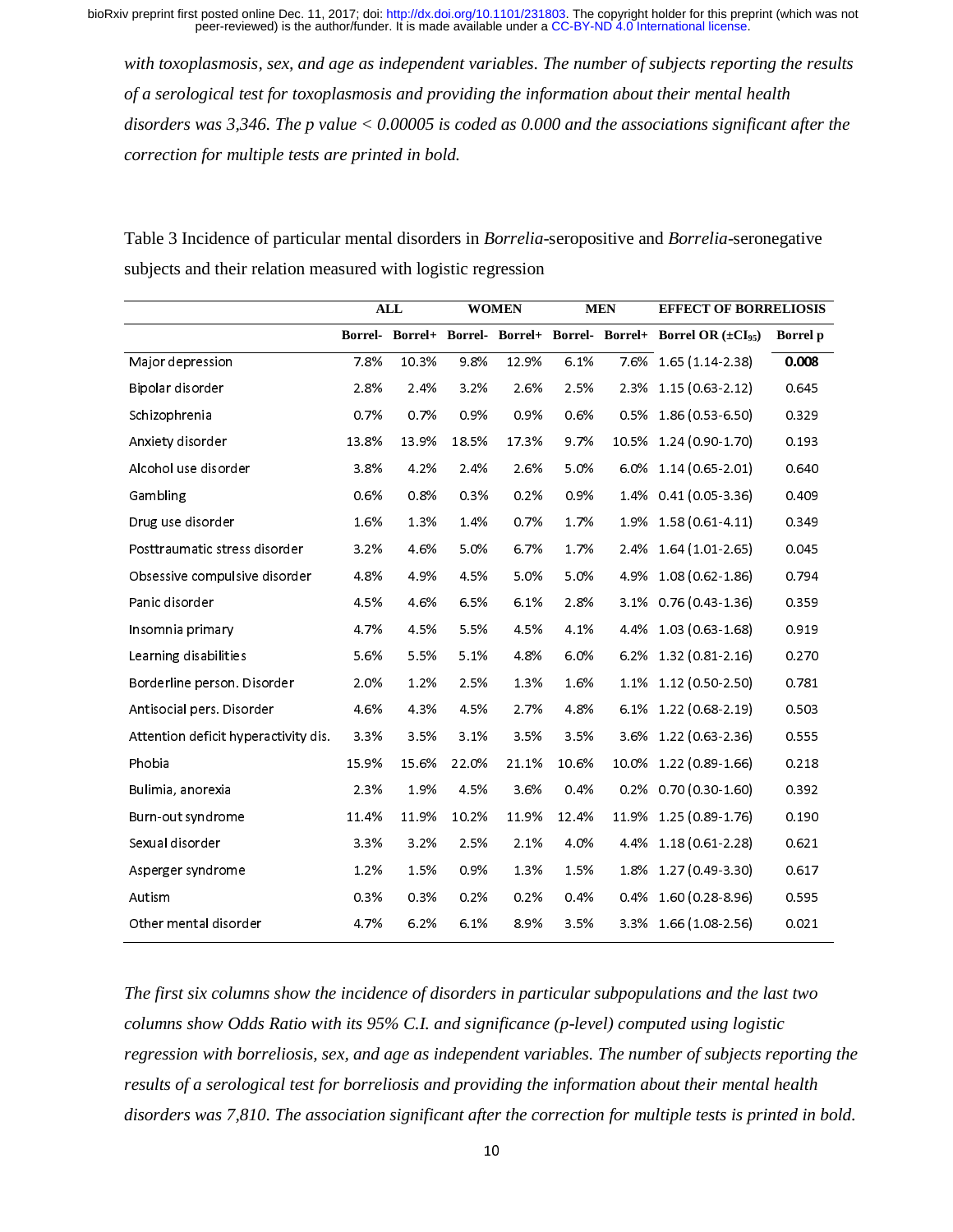## **4. Discussion**

The main finding of this study is the robust and specific effect of latent toxoplasmosis, or, more precisely, the presence of anamnestic titres of anti-*Toxoplasma* antibodies, on mental health symptoms and disorders. The most characteristic symptom associated with *Toxoplasma*-seropositivity was increased anxiety and the typical toxoplasmosis associated disorders were autism (OR=4.86), schizophrenia (OR=3.34), attention deficit hyperactivity disorder (OR=3.02), Asperger syndrome  $(OR=2.49)$ , antisocial personality disorder  $(OR=1.81)$ , obsessive compulsive disorder  $(OR=1.69)$ , and general anxiety disorder (OR=1.57). On the other hand, the *Borrelia* seropositivity was associated only with symptoms of depression (n.s. after the correction for multiple tests) and with major depression (OR=1.65), despite that the size of the population tested for borreliosis was more than two times larger than the size of the population tested for toxoplasmosis. Moreover, the negative effects of the *Borrelia* seropositivity were observed in *Toxoplasma*-seropositive, but not in *Toxoplasma*-seronegative subjects.

The association of toxoplasmosis with schizophrenia has been confirmed by many studies, for reviews see (Sutterland et al., 2015; Torrey et al., 2012) and similar association has been documented for obsessive compulsive disorder (Flegr and Horáček, 2017; Miman et al., 2010; Xiao et al., 2010) and anxiety disorder (Gale et al., 2014). The association between toxoplasmosis and autism has been suggested on the basis of three case-controls studies and also on various indirect evidence, for review see (Flegr and Escudero, 2016; Prandota et al., 2015). The lack of association between toxoplasmosis and major (unipolar) depression and panic disorder is in agreement with most of published data (Flegr, 2015b; Flegr and Hodny, 2016; Gale et al., 2014; Sutterland et al., 2015). As far as we know, the strong association of toxoplasmosis with attention deficit hyperactivity disorder, and also the relatively strong association with antisocial personality disorder have not been reported. In contrast, we did not confirm the association of toxoplasmosis with bipolar disorder, which has been reported in about ten studies, for review and metaanalysis see (Sutterland et al., 2015).

The number of associations of mental health problems with *Borrelia* seropositivity was much lower than with *Toxoplasma* seropositivity, for review see (Fallon and Nields, 1994). This seems to agree with the situation existing in literature. Pubmed search for toxoplasm\* AND (psychiatry\* OR mental\*) finds 563 hits while the search for borrel\* AND (psychiatry\* OR mental\*) gives only 53 hits, mostly case reports or descriptions of neuropsychiatric effects of neuroborreliosis. It must be reminded that nearly a third of participants of our survey, which had been self-selected on the basis of their interests about sexual topics, i.e., probably randomly with respect to health problems or probability of being examined for vector-transmitted pathogens, were able to provide information about the results of their serological tests on borreliosis. The incidence of borreliosis is growing in the Czechia (and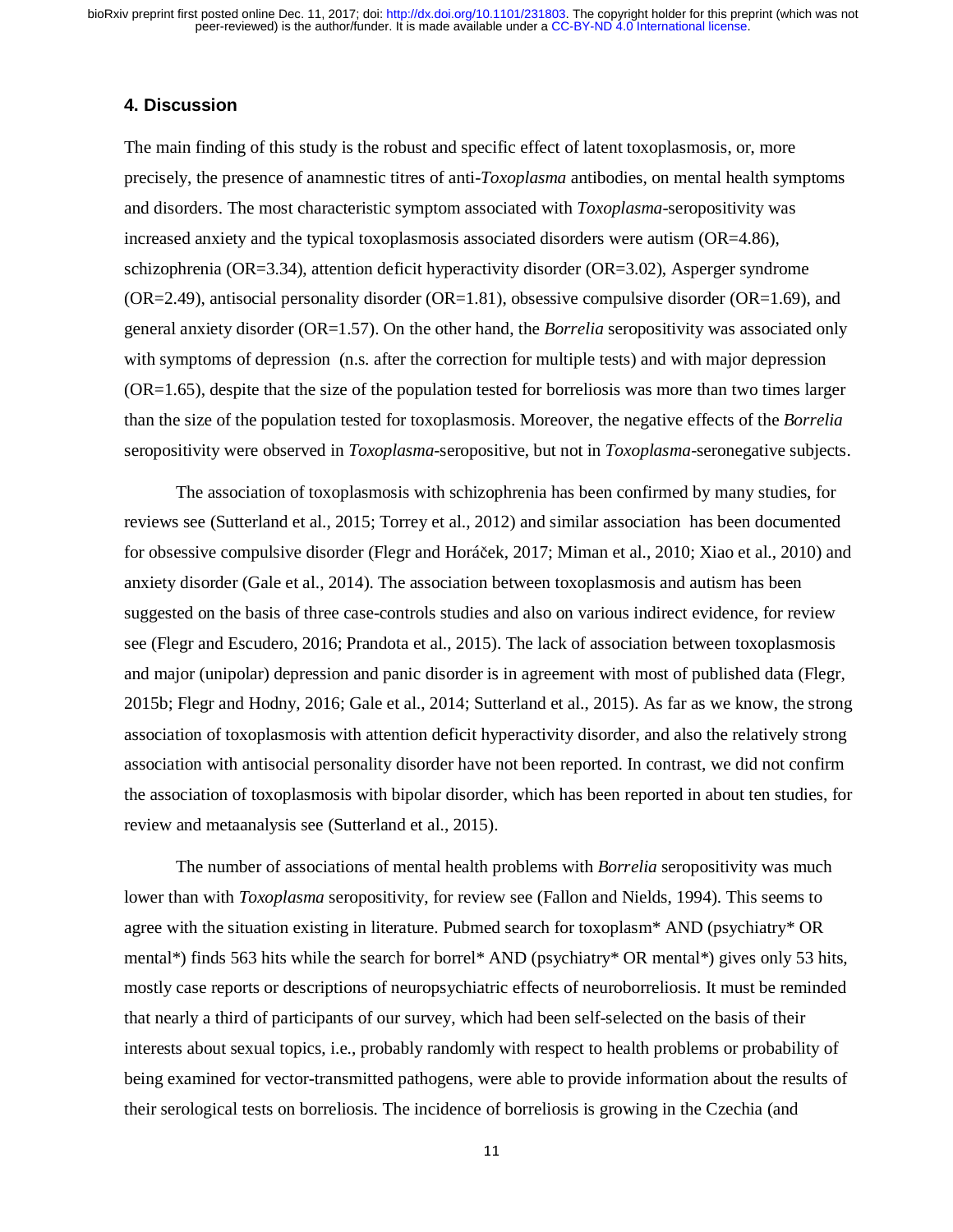Europe), however, even after performing the extrapolation of the 1990-2010 trend it is still lower than 80 cases per 100 000 inhabitants (Zeman and Benes, 2013). This means that most of the seropositive participants of the study have not been diagnosed with acute or post-acute borreliosis or even neuroborreliosis. Our results therefore suggest that, possibly except a small sub-population of subjects who are also infected with *Toxoplasma*, people infected with *Borrelia* typically express no mental health problems. One large study showed increased seroprevalence of borreliosis in Czech psychiatric patients (33 %) compared to matched healthy control subjects (19 %) (Hajek et al., 2002) and one recent study performed in Poland demonstrated higher incidence of depressive disorders in 75 patients with neuroborreliosis (50.7%) and 46 patients with Lyme arthritis (39.1%) (Oczko-Grzesik et al., 2017). However, these groups of patients could represent small, atypical sub-populations of *Borrelia*-infected subjects with some special genetic or non-genetic vulnerability for psychiatric problems such as coinfection with the *Toxoplasma*.

Our results show that the effects of toxoplasmosis and borreliosis are not additive. *Borrelia* had a strong effect on mental health (depressiveness) in *Toxoplasma*-infected subjects and only marginal or no effects on the mental health of *Toxoplasma*-seronegative subjects. Currently, we have no explanation for this modulatory (sensitizing) effect of toxoplasmosis. The candidate explanation for this effect could be an interaction between pathophysiological cascades induced by both pathogens. The influence of *T. gondii* on the development of psychiatric disorders is mediated both by an immune reaction of the brain to *T. gondii* and by the biochemical activity of the parasite itself. Interferon-gamma secreted in response to toxoplasmosis maintains this infection in a latent form because it induces astrocytes enzymes responsible for tryptophan degradation via the kynurenine metabolic pathway (Hunt et al., 2017; Silva et al., 2002). It results in both a lack of tryptophan, an amino acid essential for *T. gondii* replication, and increased levels of the final products of kynurenine pathway. These metabolites exert both neurotoxic (quinolinate) and pro-psychotic (kynurenic acid) effects (Elsheikha et al., 2016) and can also influence the neurotransmitter balance (Krause and Muller, 2012). However, through the medium of two genes analogical to the human gene for tyrosine hydroxylase, *T. gondii* also directly enhances dopaminergic activity that is critical for the development of schizophrenia, autism and other mental disorders (Flegr and Horáček, 2017; Sutterland et al., 2015; Torrey et al., 2012).

*Borrelia burgdorferi* infection is also associated with increased levels of proinflammatory cytokines including interferon-gamma. In addition, *Borrelia burgdorferi* surface glycolipids and flagella antibodies appear to elicit anti-neuronal antibodies (Bransfield, 2012). The proinflammatory cytokines, anti-neuronal antibodies and *Borrelia* lipoproteins can disseminate from the periphery and activate the microglia in the brain by engagement of Toll-like receptors and exacerbate the neuroinflammatin (Bransfield, 2012). Increased serum levels of nitric oxide and nitrotyrosine (resulting from excessive levels of protein nitration and lipid peroxidation) detected in patients with borreliosis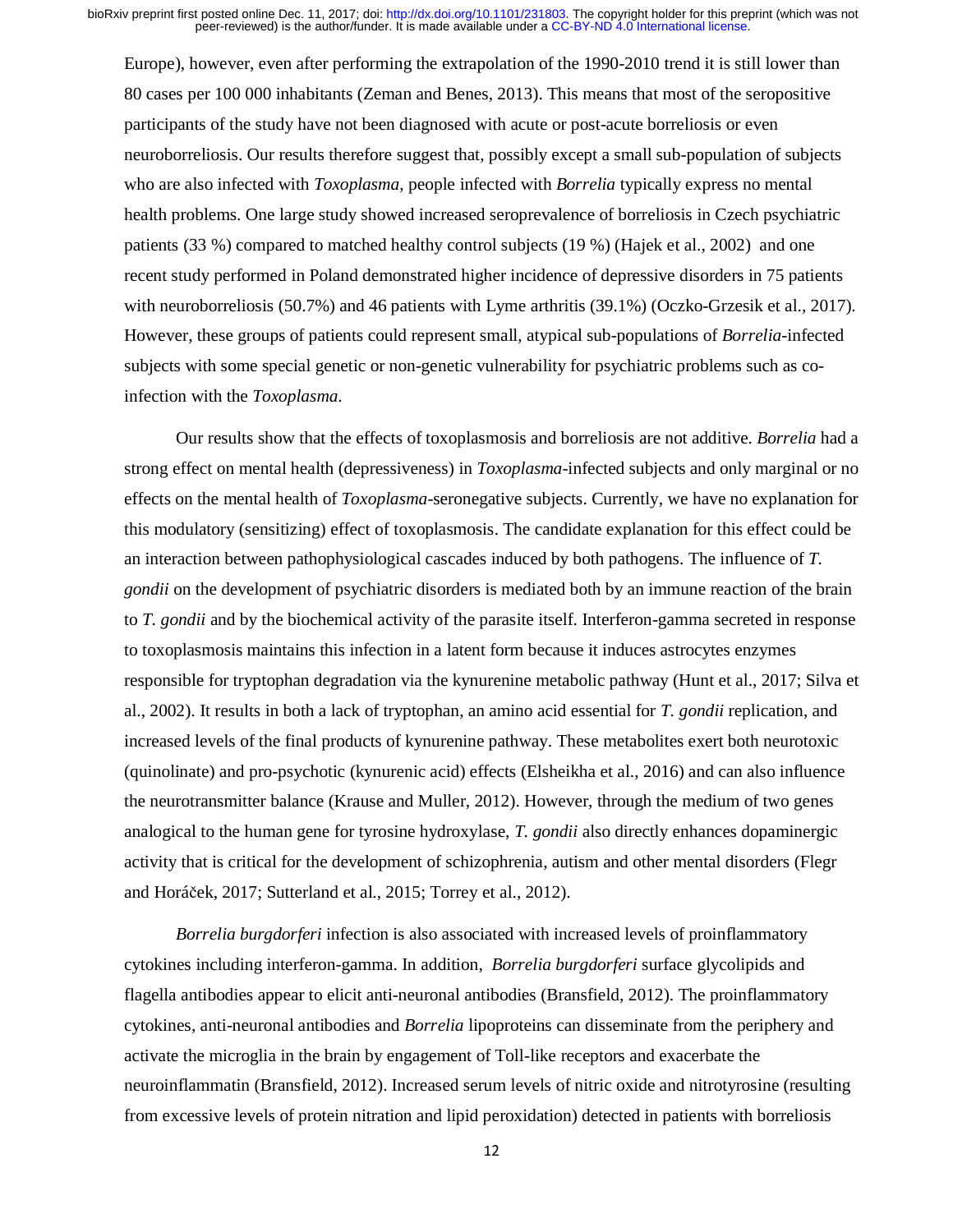can also amplify the inflammatory processes and induce neuronal apoptosis (Parthasarathy and Philipp, 2017; Ramesh et al., 2015). Given the more pronounced negative effects of the *Borrelia* seropositivity in subjects co-infected by *Toxoplasma* in our sample, it is possible to speculate, that the neuroinflammation induced by borreliosis represents the additional hit for subjects with latent toxoplasmosis, which increases the risk of mental disorders. The fact that borreliosis has a weaker effect on psychiatric morbidity might be due to the fact that in contrast to toxoplasmosis, Lyme disease is not associated with increased dopaminergic activity (Blum et al., 2017).

We can only speculate about the increased risk of *Borrelia* seropositivity in *Toxoplasma*-infected subjects. It is known, however, that latent toxoplasmosis has specific immunomodulatory effects on immune system of infected humans and mice (Flegr and Stříž, 2011; Kaňková et al., 2010) which could influence the risk and the course of other infections such as borreliosis. An alternative explanation could be based on the hypothesis of the existence of a vector shared by both pathogens. Despite the fact that the tick infestation is not considered to be a usual source of human *Toxoplasma* infections, *Toxoplasma* DNA is detected in 12.6% of the most common European tick, *Ixodes ricinus*, which has approximately the same rate of positive tests as for *Borrelia* (12.7%) (Sroka et al., 2009). The same study showed that the existence of both pathogens occurred in 2.3% of all ticks and in 3.8 adult females. The transmission of *Toxoplasma* by three species of ticks (*Dermacentor variabilis*, *D. andersoni*, and *Amblyomma americanum*) has been also documented previously (Woke et al., 1953).

## **5. Strength and limits of the present study**

Our study probably involves the largest ever population of *Toxoplasma*-tested participants – the usual size of populations in similar studies is at least one order of magnitude smaller. Our study was exploratory and hypothesis-free in the sense that all main mental health disorders have been analyzed and all results, both positive and negative, have been reported. This approach remediates the wellknown problems of the drawer and the cherry picking of artifacts – the problems of reporting only positive or "interesting" results of studies.

The most serious limitation of the present study is that the participants (about 0.5 % inhabitants of Czechia) have been self-selected and therefore they probably do not represent a typical Czech population. The study primarily concerned sexual behavior and sexual preferences and therefore mainly the subjects who were interested in these topics took part in it and finished the whole 110 minutes questionnaire. However, there is no reason to suppose that the association between the *Toxoplasma* or *Borrelia* infections and mental health would differ between the subjects who voluntarily participate in the sex-related study and in the general population.

Another limitation of the present study was that the subjects self-reported their mental health status, including the incidences of particular mental health disorders, as well as their infection status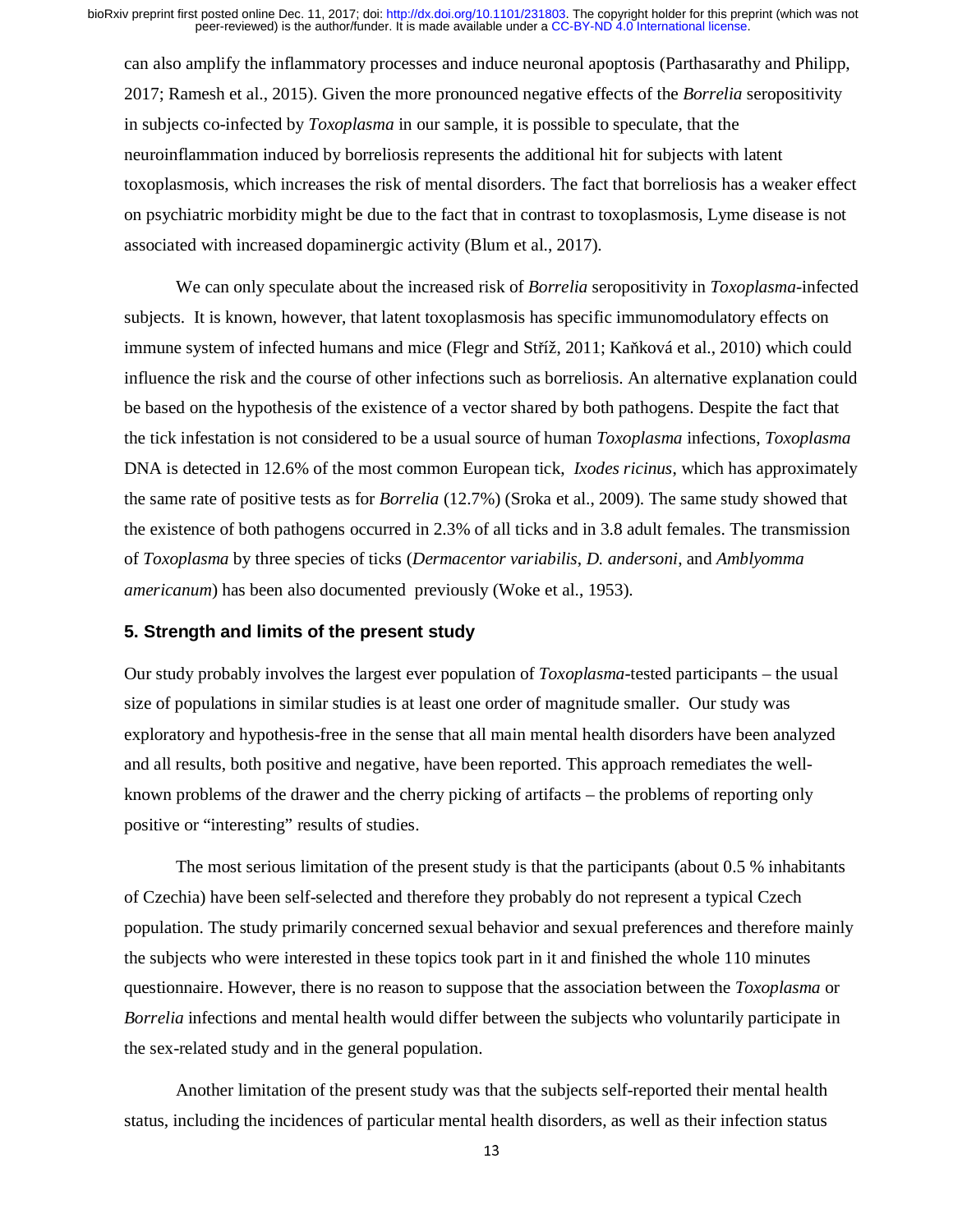itself. This is a tradeoff for being able to study the interaction between acquired infections and mental health problems on a large enough sample. Our previous analyses of a sample of 3,827 subjects who had been tested in our laboratory for *T. gondii* seropositivity and later registered as our internet volunteers showed that the information concerning toxoplasmosis is mostly (99.5%) correct (Flegr, 2017). Still, it is highly probable that a certain fraction of raters misreport their psychiatric diagnoses and especially their self-diagnoses. The results of Monte Carlo modeling, however, showed that stochastic errors caused by misdiagnosing and misreporting health status can result only in false negative results of a study, i.e., the failure to detect existing associations, not false positive results of a study, i.e., detecting non-existing associations (Flegr and Horáček, 2017).

We did not control for the effect of the Rh phenotype in the present study. It has been shown recently, however, that Rh negative women express increased, while Rh-positive women express decreased depression, obsession, and several other facets of neuroticism measured with the N-70 inventory (Šebánková and Flegr, 2017).

Given the cross-sectional design of this study, we cannot address the problem of causality. It is neither probable that mental health disorder could increase the risk of acquiring the infection, nor of reporting the *Toxoplasma* infection but not the *Borrelia* infection. However, it is possible that some unknown third factor, such as immunodeficiency, could increase both the risk of mental health disorders and the *Toxoplasma* infections. In the light of already published data and our knowledge of the biology of the studied neuropathogens, however, the most parsimonious interpretation of the observed association is the positive effect of the infections on the rate of specific mental health disorders.

## **6. Concluding remarks**

Our results obtained in the cross-sectional study performed on a cohort of more than 3 300 subjects tested for toxoplasmosis and more than 7 800 subjects tested for borreliosis suggests that the former pathogen has strong effects on the rate of several severe mental health disorders, including psychoses. Borreliosis showed only a weak association with major depression and with subjectively reported depressive and anxiety symptoms; these effects, however, seem to affect mainly (or exclusively?) *Toxoplasma*-co-infected subjects. It is important to mention that the course of acute toxoplasmosis in immunocompetent subjects is mild and is considered insignificant from the clinical point of view, while the opposite is often true for borreliosis. The results of current study suggest that despite seemingly asymptomatic course of latent toxoplasmosis, *Toxoplasma* could play the privileged role in the etiology of mental disorders.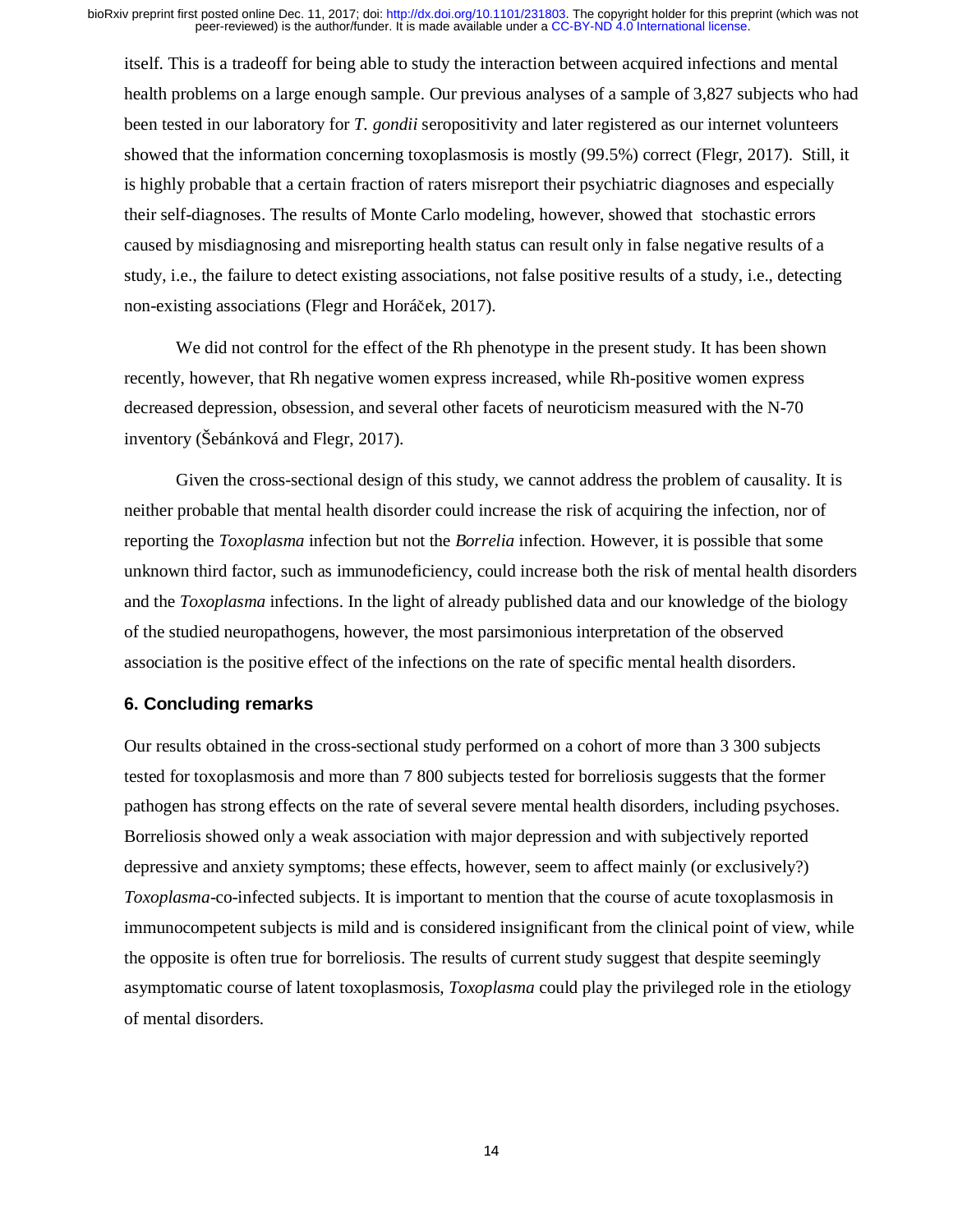peer-reviewed) is the author/funder. It is made available under a [CC-BY-ND 4.0 International license.](http://creativecommons.org/licenses/by-nd/4.0/) bioRxiv preprint first posted online Dec. 11, 2017; doi: [http://dx.doi.org/10.1101/231803.](http://dx.doi.org/10.1101/231803) The copyright holder for this preprint (which was not

### **Acknowledgments**

We would like to thank Lincoln Cline for her help with the final version of the paper. The work was supported the Czech Science Foundation [Grant No. P407/16/20958].

Benjamini, Y., Hochberg, Y., 1995. Controlling the false discovery rate: A practical and powerful approach to multiple testing. J. Roy. Stat. Soc. B Met. 57(1), 289-300.

Berdoy, M., Webster, J.P., Macdonald, D.W., 2000. Fatal attraction in rats infected with *Toxoplasma gondii*. Proc. R. Soc. Biol. Sci. Ser B 267(1452), 1591-1594.

Blum, K., Modestino, E.J., Febo, M., Steinberg, B., McLaughlin, T., Fried, L., Baron, D., Siwicki, D.,

Badgaiyan, R.D., 2017. Lyme and dopaminergic function: Hypothesizing reduced reward deficiency symptomatology by regulating dopamine transmission. J. Syst. Integr. Neurosci. 3(3).

Bransfield, R.C., 2012. The psychoimmunology of lyme/tick-borne diseases and its association with neuropsychiatric symptoms. Open Neurol. J. 6, 88-93.

Celik, T., Kartalci, S., Aytas, O., Akarsu, G.A., Gozukara, H., Unal, S., 2015. Association between latent toxoplasmosis and clinical course of schizophrenia - continuous course of the disease is characteristic for *Toxoplasma gondii*-infected patients. Folia Parasitol. 62.

Elsheikha, H.M., Busselberg, D., Zhu, X.Q., 2016. The known and missing links between *Toxoplasma gondii* and schizophrenia. Metab. Brain Dis. 31(4), 749-759.

Fallon, B.A., Nields, J.A., 1994. Lyme disease: a neuropsychiatric illness. Am. J. Psych. 151(11), 1571- 1583.

Flegr, J., 2015a. Neurological and neuropsychiatric consequences of chronic *Toxoplasma* infection Clin. Microbiol. Rep. 2(4), DOI 10.1007/s40588-40015-40024-40580.

Flegr, J., 2015b. Neurological and neuropsychiatric consequences of chronic *Toxoplasma* infection. Parasitology 2, 163-172.

Flegr, J., 2017. Predictors of *Toxoplasma gondii* infection in Czech and Slovak populations: the possible role of cat-related injuries and risky sexual behavior in the parasite transmission. Epidemiol. Infect. 145(7), 1351-1362.

Flegr, J., Escudero, D.Q., 2016. Impaired health status and increased incidence of diseases in *Toxoplasma*-seropositive subjects - an explorative cross-sectional study. Parasitology 143(14), 1974- 1989.

Flegr, J., Hodny, Z., 2016. Cat scratches, not bites, are associated with unipolar depression - crosssectional study. Parasit. Vectors 9.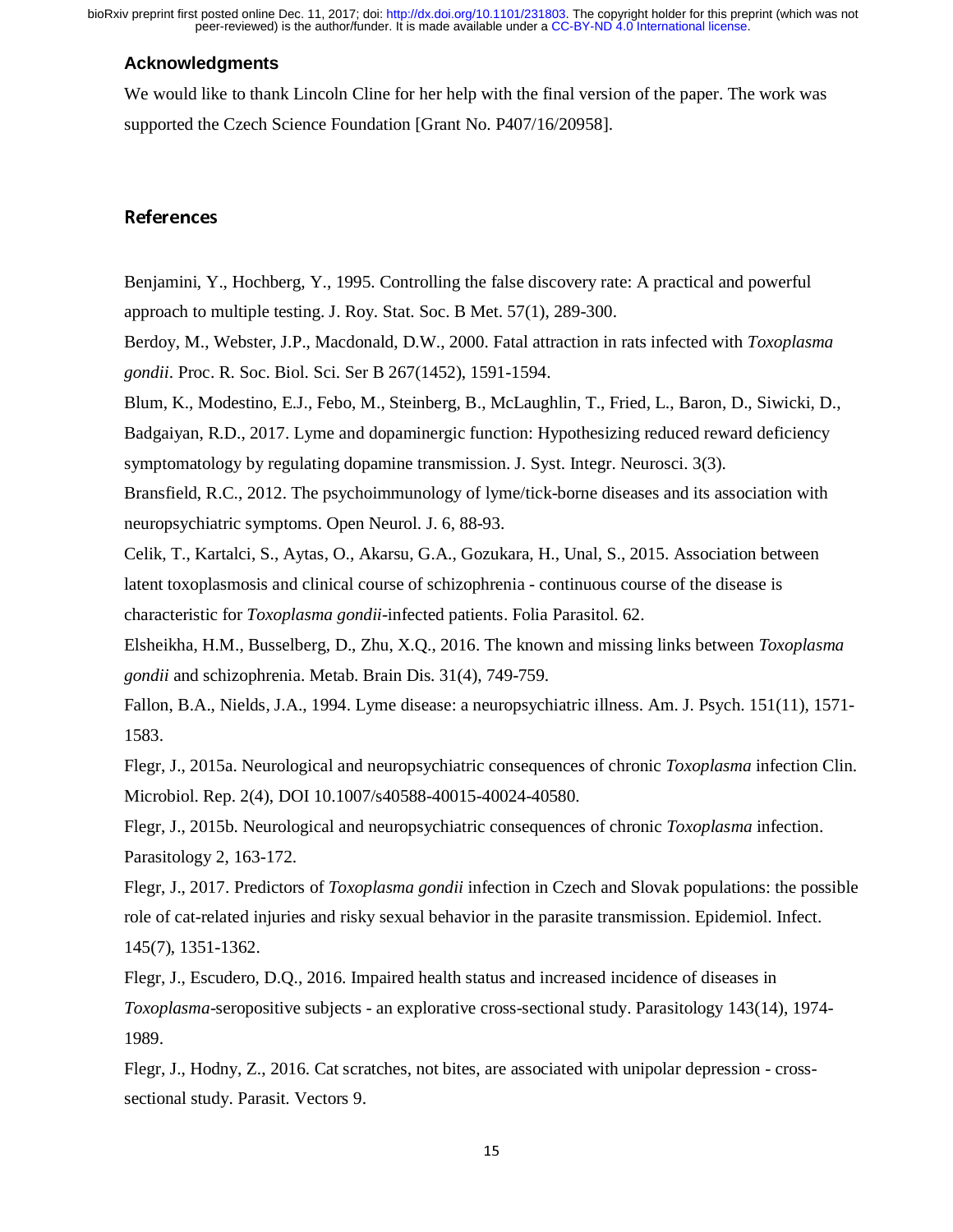Flegr, J., Horáček, J., 2017. *Toxoplasma*-infected subjects report an Obsessive-Compulsive Disorder diagnosis more often and score higher in Obsessive-Compulsive Inventory. Eur. Psychiatry 40, 82-87. Flegr, J., Kuba, R., 2016. The relation of *Toxoplasma* infection and sexual attraction to fear, danger, pain and submissiveness. Evol. Psychol, 1-10.

Flegr, J., Prandota, J., Sovickova, M., Israili, Z.H., 2014. Toxoplasmosis - A global threat. Correlation of latent toxoplasmosis with specific disease burden in a set of 88 countries. PLoS ONE 9(3).

Flegr, J., Stříž, I., 2011. Potential immunomodulatory effects of latent toxoplasmosis in humans. BMC Infect. Dis. 11, 274.

Gale, S.D., Brown, B.L., Berrett, A., Erickson, L.D., Hedges, D.W., 2014. Association between latent toxoplasmosis and major depression, generalised anxiety disorder and panic disorder in human adults. Folia Parasitol. 61(4), 285-292.

Goldberg, L.R., 1999. A broad-bandwidth, public domain, personality inventory measuring the lowerlevel facets of several five-factor models., in: In I. Mervielde, I.D., F. De Fruyt, & F. Ostendorf (Ed.) Personality Psychology in Europe. Tilburg University Press., Tilburg, The Netherlands.

Goldberg, L.R., Johnson, J.A., Eber, H.W., Hogan, R., Ashton, M.C., Cloninger, C.R., Gough, H.G., 2006. The international personality item pool and the future of public-domain personality measures. J. Res. Person. 40(1), 84-96.

Hajek, T., Paskova, B., Janovska, D., Bahbouh, R., Hajek, P., Ligiber, J., Hoschl, C., 2002. Higher prevalence of antibodies to *Borrelia burgdorferi* in psychiatric patients than in healthy subjects. Am. J. Psychiatry 159(2), 297-301.

Holub, D., Flegr, J., Dragomirecka, E., Rodriguez, M., Preiss, M., Novak, T., Cermak, J., Horacek, J., Kodym, P., Libiger, J., Hoschl, C., Motlova, L.B., 2013. Differences in onset of disease and severity of psychopathology between toxoplasmosis-related and toxoplasmosis-unrelated schizophrenia. Acta Psychiatr. Scand. 127, 227-238.

Horacek, J., Flegr, J., Tintera, J., Verebova, K., Spaniel, F., Novak, T., Brunovsky, M., Bubenikova-Valesova, V., Holub, D., Palenicek, T., Hoschl, C., 2012. Latent toxoplasmosis reduces gray matter density in schizophrenia but not in controls: Voxel-based-morphometry (VBM) study. World J. Biol. Psychiatry 13, 501-509.

Hunt, N.H., Too, L.K., Khaw, L.T., Guo, J., Hee, L., Mitchell, A.J., Grau, G.E., Ball, H.J., 2017. The kynurenine pathway and parasitic infections that affect CNS function. Neuropharmacology 112(Pt B), 389-398.

Hurlbert, D., Apt, C., Gasar, S., Wilson, N. E., 1994. Sexual narcissism: A validation study. J. Sex & Marit. Ther. 20, 24-34.

Kankova, S., Flegr, J., Calda, P., 2015. The influence of latent toxoplasmosis on women's reproductive function: four cross-sectional studies. Folia Parasitol. 62.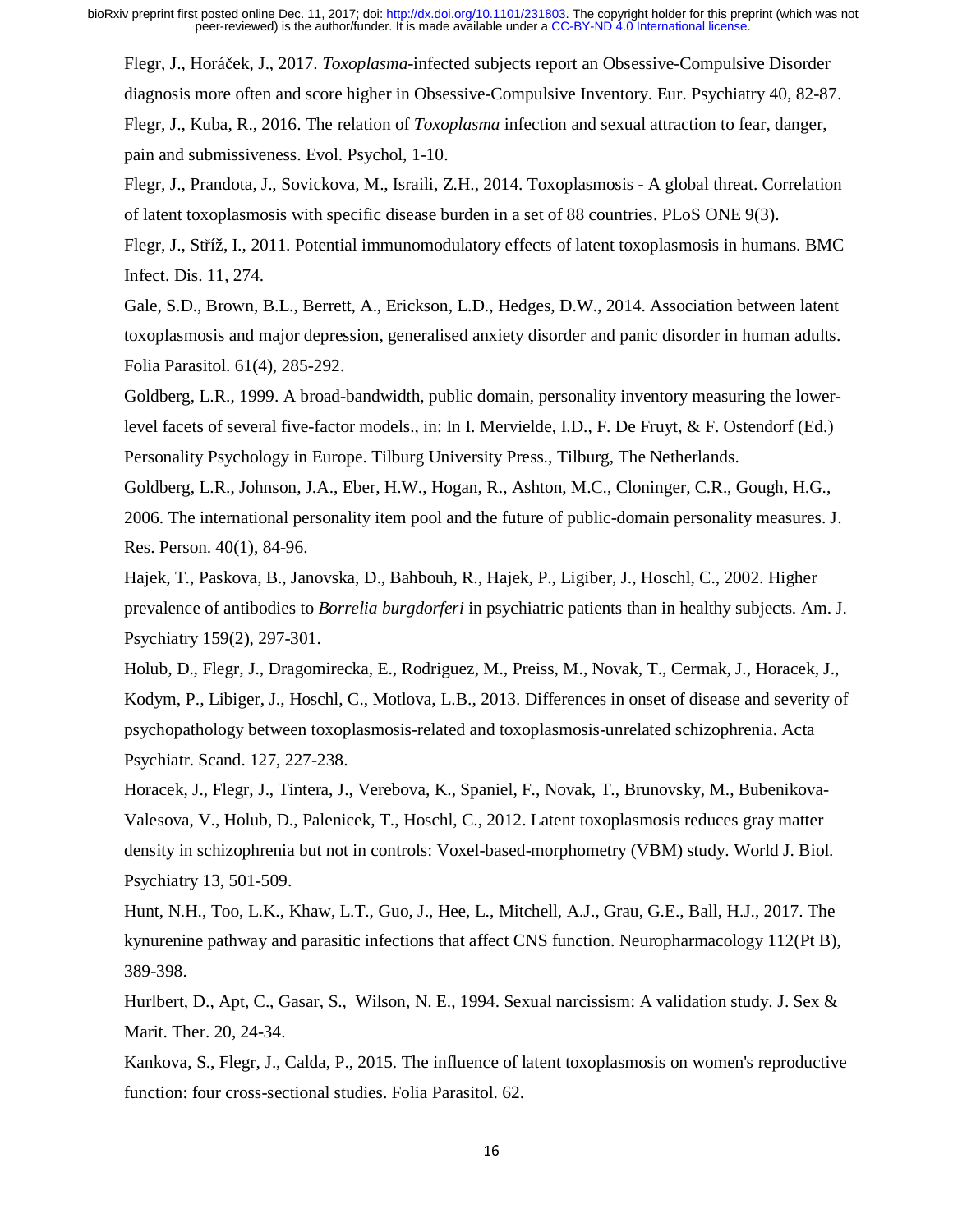Kaňková, Š., Holáň, V., Zajícová, A., Kodym, P., Flegr, J., 2010. Modulation of immunity in mice with latent toxoplasmosis - the experimental support for the immunosupression hypothesis of *Toxoplasma*induced changes in reproduction of mice and humans. Parasitol. Res. 107, 1421-1427.

Krause, D.L., Muller, N., 2012. The Relationship between Tourette's Syndrome and Infections. Open Neurol. J. 6, 124-128.

Malamuth, N.M., , 1989. The attraction to sexual aggression scale: I. J. Sex. Res. 26, 26-49.

Miman, O., Mutlu, E.A., Ozcan, O., Atambay, M., Karlidag, R., Unal, S., 2010. Is there any role of *Toxoplasma gondii* in the etiology of obsessive-compulsive disorder? Psychiatry Res. 177, 263-265.

Moore, J., Gotelli, N.J., 1996. Evolutionary patterns of altered behavior and susceptibility in parasitized hosts. Evolution 50, 807-819.

Niebuhr, D.W., Cowan, D.N., Millikan, A.M., Yolken, R., Li, Y., Weber, N., 2007. Risk of schizophrenia and antibodies to *Toxoplasma gondii* among U.S. military personnel. Schizophr. Bull. 33, 243-244.

Oczko-Grzesik, B., Kepa, L., Puszcz-Matlinska, M., Pudlo, R., Zurek, A., Badura-Glabik, T., 2017. Estimation of cognitive and affective disorders occurrence in patients with Lyme borreliosis. Ann. Agric. Environ. Med. 24(1), 33-38.

Parthasarathy, G., Philipp, M.T., 2017. Receptor tyrosine kinases play a significant role in human oligodendrocyte inflammation and cell death associated with the Lyme disease bacterium *Borrelia burgdorferi*. J. Neuroinflam. 14(1), 110.

Penke, L., Asendorpf, J. B., 2008. Beyond global sociosexual orientations: A more differentiated look at sociosexuality and its effects on courtship and romantic relationships. JPSP 95, 1113.

Prandota, J., Elleboudy, N.A.F., Ismail, K.A., Zaki, O.K., Shehata, H.H., 2015. Increased seroprevalence of chronic toxoplasmosis in autistic children: Special reference to the pathophysiology of IFN-gama and NO overproduction. Int. J. Neurol. Res. 1 (3), 102-122.

Ramesh, G., Didier, P.J., England, J.D., Santana-Gould, L., Doyle-Meyers, L.A., Martin, D.S., Jacobs, M.B., Philipp, M.T., 2015. Inflammation in the pathogenesis of lyme neuroborreliosis. Am. J. Pathol. 185(5), 1344-1360.

Silva, N.M., Rodrigues, C.V., Santoro, M.M., Reis, L.F., Alvarez-Leite, J.I., Gazzinelli, R.T., 2002. Expression of indoleamine 2,3-dioxygenase, tryptophan degradation, and kynurenine formation during in vivo infection with *Toxoplasma gondii*: induction by endogenous gamma interferon and requirement of interferon regulatory factor 1. Infect. Immun. 70(2), 859-868.

Sroka, J., Szymanska, J., Wojcik-Fatla, A., 2009. The occurrence of *Toxoplasma gondii* and *Borrelia burgdorfer*i sensu lato in *Ixodes ricinus* ticks from east Poland with the use of PCR. Ann. Agric. Environ. Med. 16(2), 313-319.